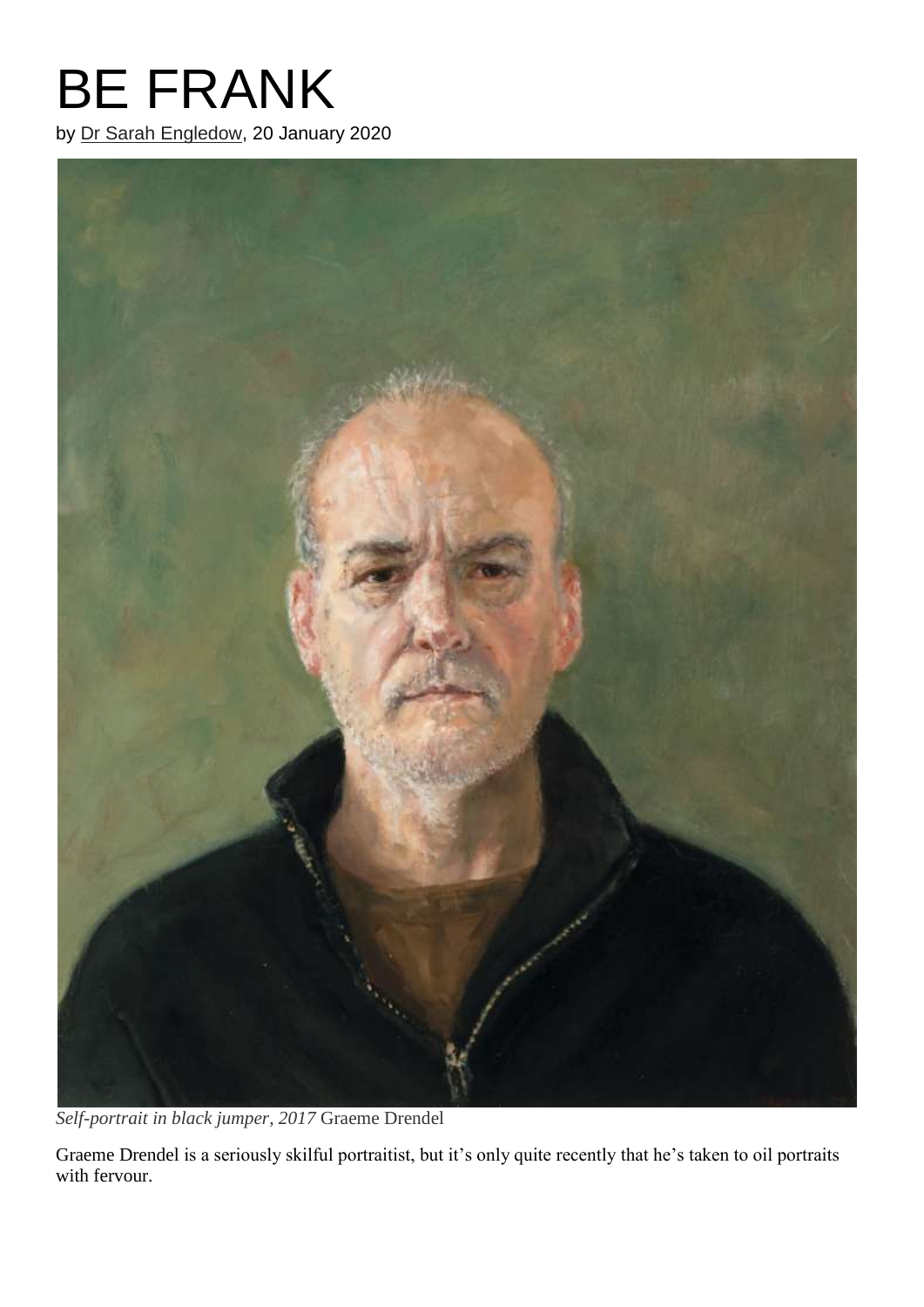Many professional artists make portraits as a sideline to their principal body of work – landscapes, still lifes, sometimes even abstracts. For Drendel, too, portraiture contrasts with his usual practice; yet his works almost always include human figures. Preparing a big painting for exhibition (he shows with Australian Galleries in Melbourne and Sydney and Beaver Galleries in Canberra) he typically starts with one whole figure. In time, others wander in, take up occupancy. One day even Santa, wary and jaded, sidled from the shadows of his imagination.

The artist acknowledges that many of the 'people' in his paintings are informed by the face and figure of his partner, muse and model, Wendy Horsburgh. Many resemble him, too. Their homogeneity is thoroughly deliberate, and what's more, while some look almost alarmingly sincere, some a little sleazy, the smooth, regular faces of most are impassive, their expressions equivocal, their ages indeterminate or irrelevant. Those that drop into his paintings are distinctively 'Drendel people'. But it's Drendel's people – those who drop into his house – whom we see in his candid, unaffected portraits.



**1**. *Ivy, 2019*. **2**. *Mick, 2019*. Both Graeme Drendel.

The paintings in the pages that follow reflect the artist's inner circle. We meet his family; people he went to college with in the 1970s or played in a band with in the 1980s; and artists he got to know somewhere along the way, some well-known like Jan Senbergs, others less so, like the Mildura printmaker Robert Watson. Some of them look like they've copped the lot. As a bunch, they look humane. Intelligent. Unpretentious. Committed. They look like people who brew their own coffee, grow their own food, buy secondhand, go see live music. Comparing the portraits with Drendel's broader body of work (much of it reproduced in Graeme Drendel by Gavin Fry) offers fascinating scope to debate the difference between a picture of a person, a depiction of the human situation, and a portrait – the latter, at least according to the popular imagination, suggesting something of a person's experience and personality, or even, at a stretch, their 'soul'.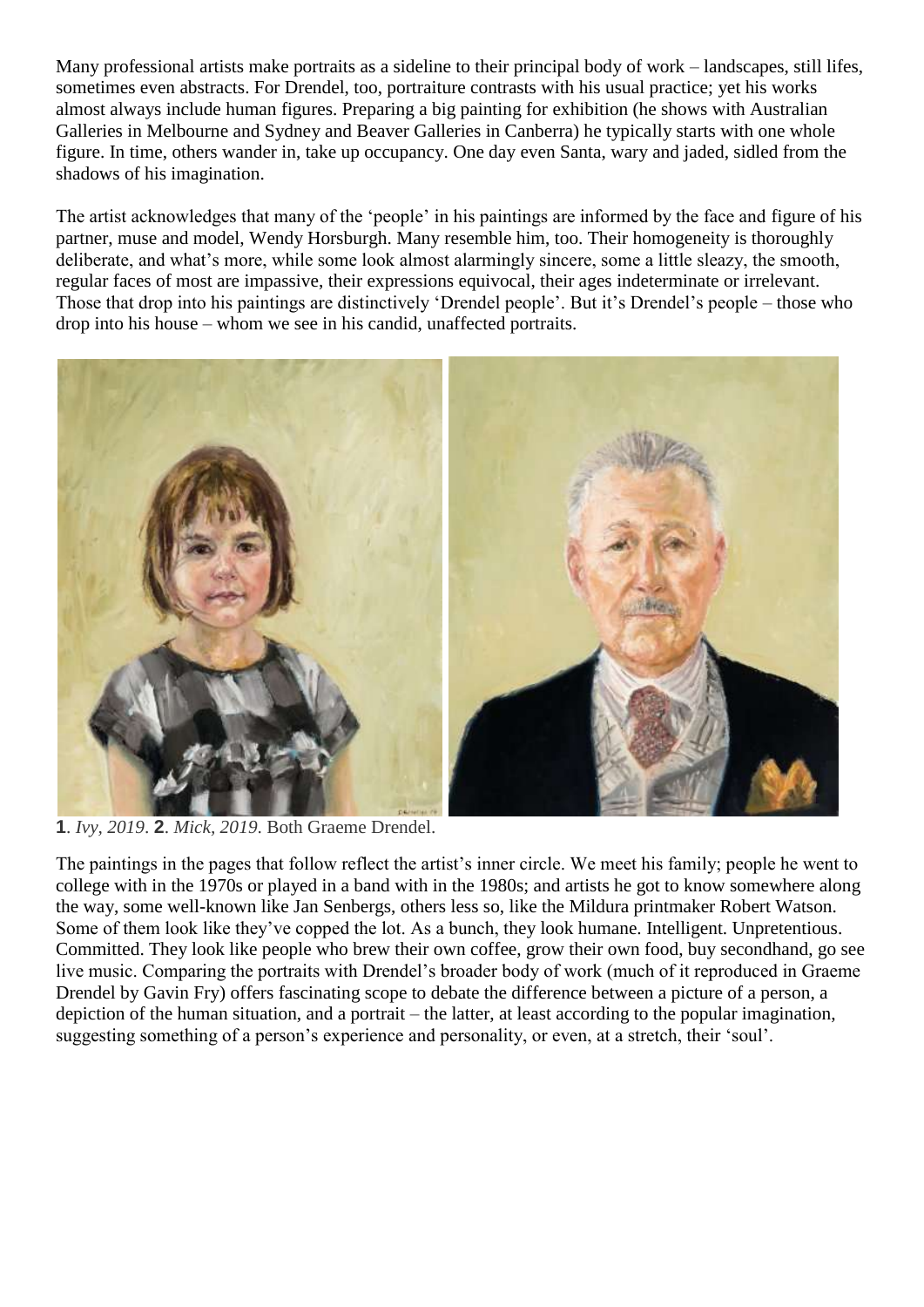

**1**. *Tess, 2017*. **2**. *Rick, 2019*. Both Graeme Drendel.

As a portraitist, Drendel shrinks not from the scruffy or the weathered. More audaciously, he's prepared to engage with the pure beauty of the young. The first sitters in what turned out to be this series were people he sees every day: Wendy and the couple's son, Gene, a postgraduate student. In this selection are also his granddaughters, Ivy and Tess, and his prized son-in-law Dave Wentworth. Enjoying his progress, in time, when someone arrived at the house, in the course of chat the artist began casually to ask if they'd be up for a portrait sitting – maximum of two hours, promised. If they agreed, Drendel, at least, knew that what they were in for would probably be the longest period in which anyone had looked at them for so long, so unremittingly and so evaluatively in their lives.

Wendy Horsburgh appears in the pages that follow both front-on, with eyes trustfully closed, and also – in an image of exquisite vulnerability – from behind, the nape of her neck and rounded jawline tenderly rendered. Gene Drendel's is the fine young face dominated by dark-framed glasses. Drendel has a genius for evoking the texture and inclination of hair, hanging stringily here, curling riotously there; bristling on the noble face of the artist Rick Amor, capping the head of his mother Joyce in a cottony floss, standing up in spikes on the distinguished performance artist Jill Orr, styled en brosse by the eminent folk musician and dandy Mick Slocum, whose latest album cover features a Drendel painting. Head and whisker hair can challenge even the best painters of faces (demonstrably, Tom Roberts was great at hair in pastel, but often bombed at it in paint). Yet a convincing likeness of a specific person depends on responsive, skilful representation of their hair. As across countries and cultures, to contend daily with hair is a good part of what it 'means to be human', and repeatedly to battle with it in paint is a good part of what it means to be a portraitist.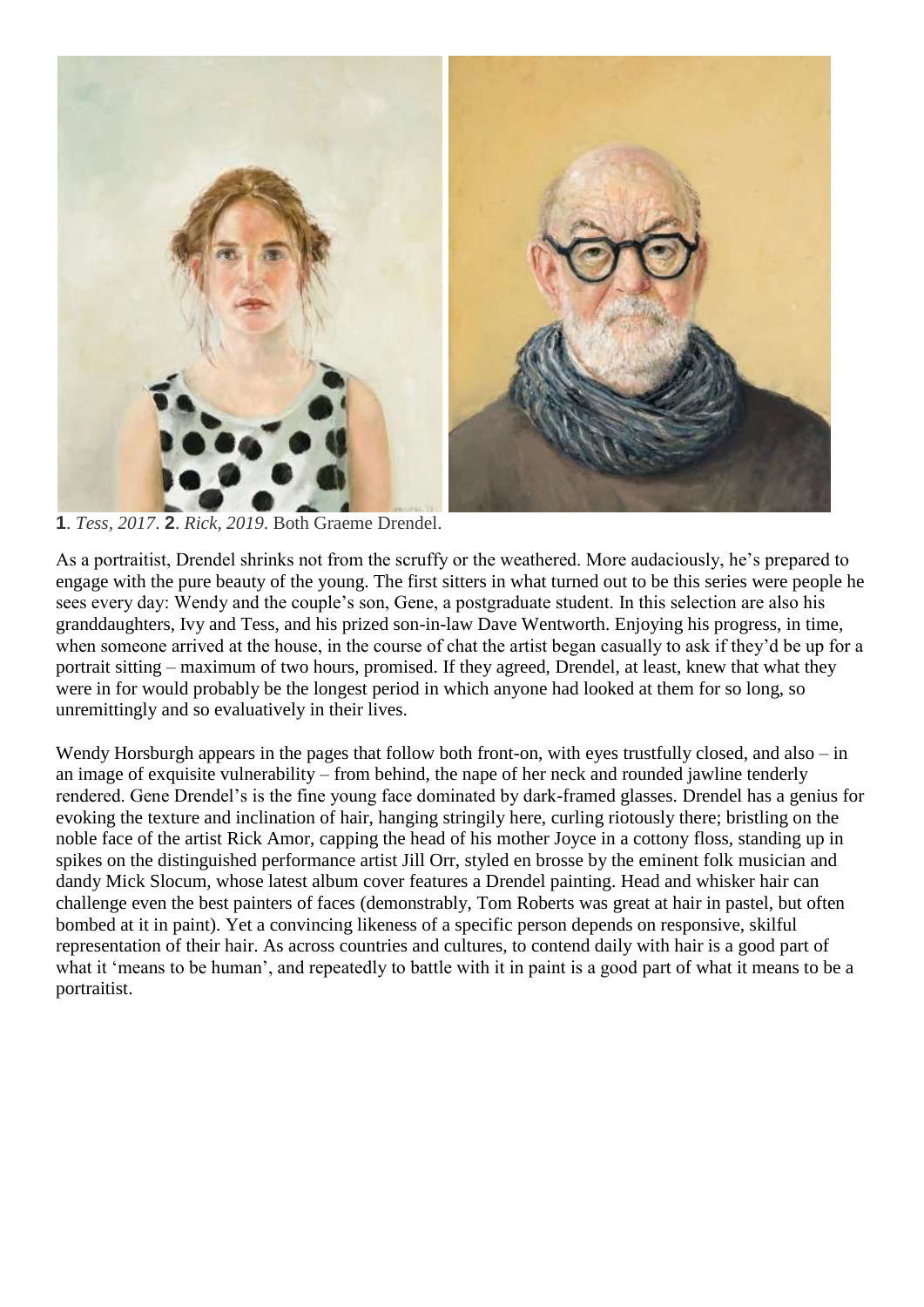

**1**. *Gene with glasses, 2017*. **2**. *Jan, 2019*. Both Graeme Drendel.

The portraits Drendel's been working on lately are mostly oil paint on prepared Arches paper, about 31 x 26 cm in size. Having fairly prosaic materials on site means they're easy to start when opportunity knocks. The pace at which he works, and the short distance – about 150cm – between face of artist and face of sitter contribute palpable tension to the process. He's conscious that access is a privilege (and he never uses photographs). In the midst of the intensity, he says, there's always a moment when all seems to have gone wrong. If that happens when Drendel's painting an imagined figure the project can be abandoned, or the wayward one erased, but dealing with the real and dear, he has to persevere, correct his infelicities so as not to waste his sitter's time and let them down.

On calling time on a portrait, he says, 'one always hopes for at least a decent likeness, but it is a bit more than that, in that I hope it has embedded in it something of that intimate period of time spent looking at one another and chatting'. The notion of the portrait as an artefact of connection became reality recently. Having painted a friend called Phil whom he'd known for quite a long time, the artist was surprised to find that he'd arrived at the countenance of 'an old Greek guy'. Utterly unexpectedly, regarding his own face on the paper, Phil revealed that he'd only just found out he wasn't the son of the man he'd always called his father, but of a man his mother had met a lifetime ago on an enchanted holiday in Greece.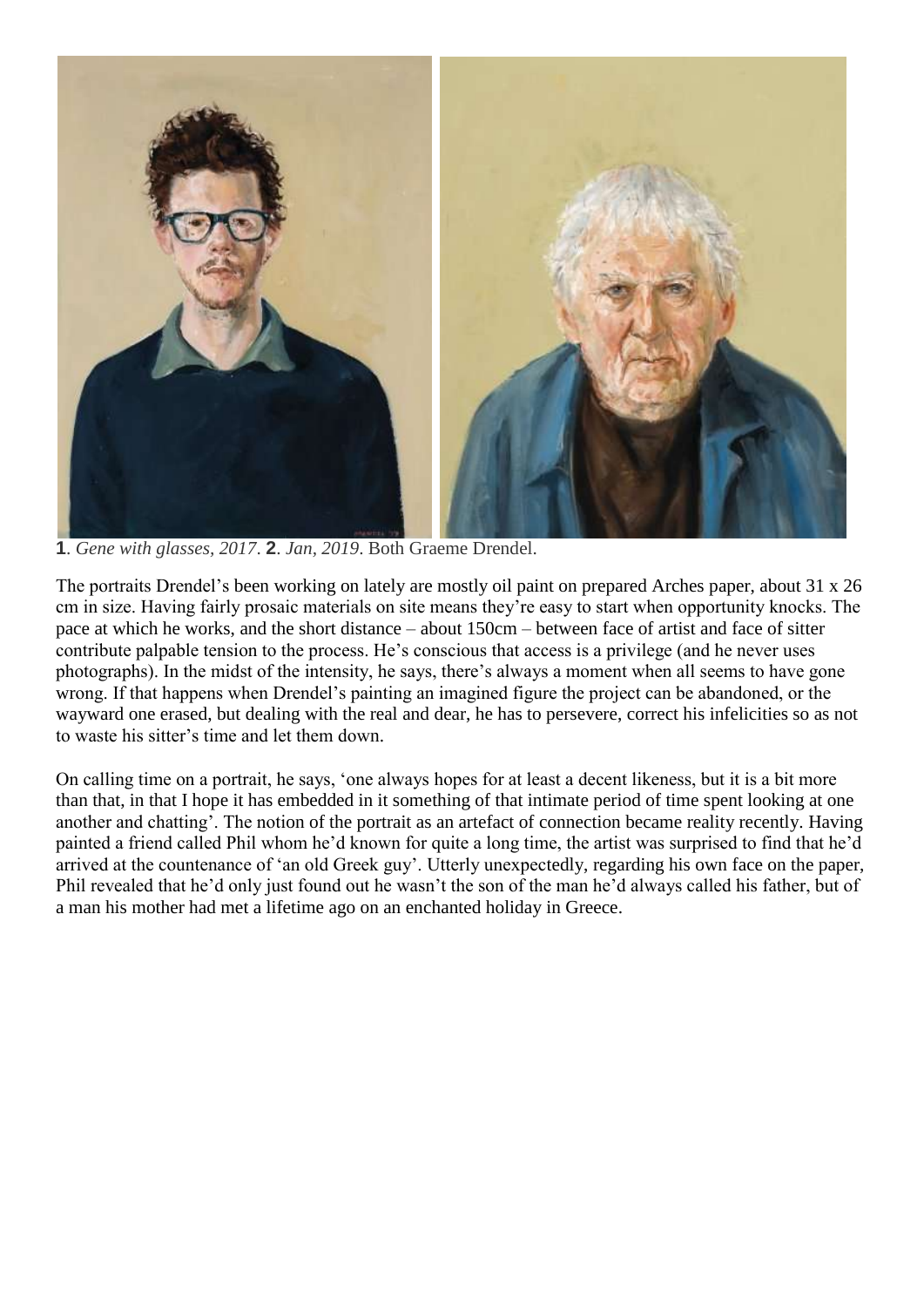

*Self-portrait in winter, 2019* Graeme Drendel

Drendel's aware of a tendency to make his subjects look a bit older than they are, to be a little too honest about them. He's always apprehensive when they look at his finished painting. He says that usually the response is fairly muted, but suggests diffidently that sometimes, even often, the portrait 'kind of sneaks up on them over time'. As well it might – for while it may be discomfiting to be really looked at, to how many of us, in our time on earth, is it given to be seriously seen?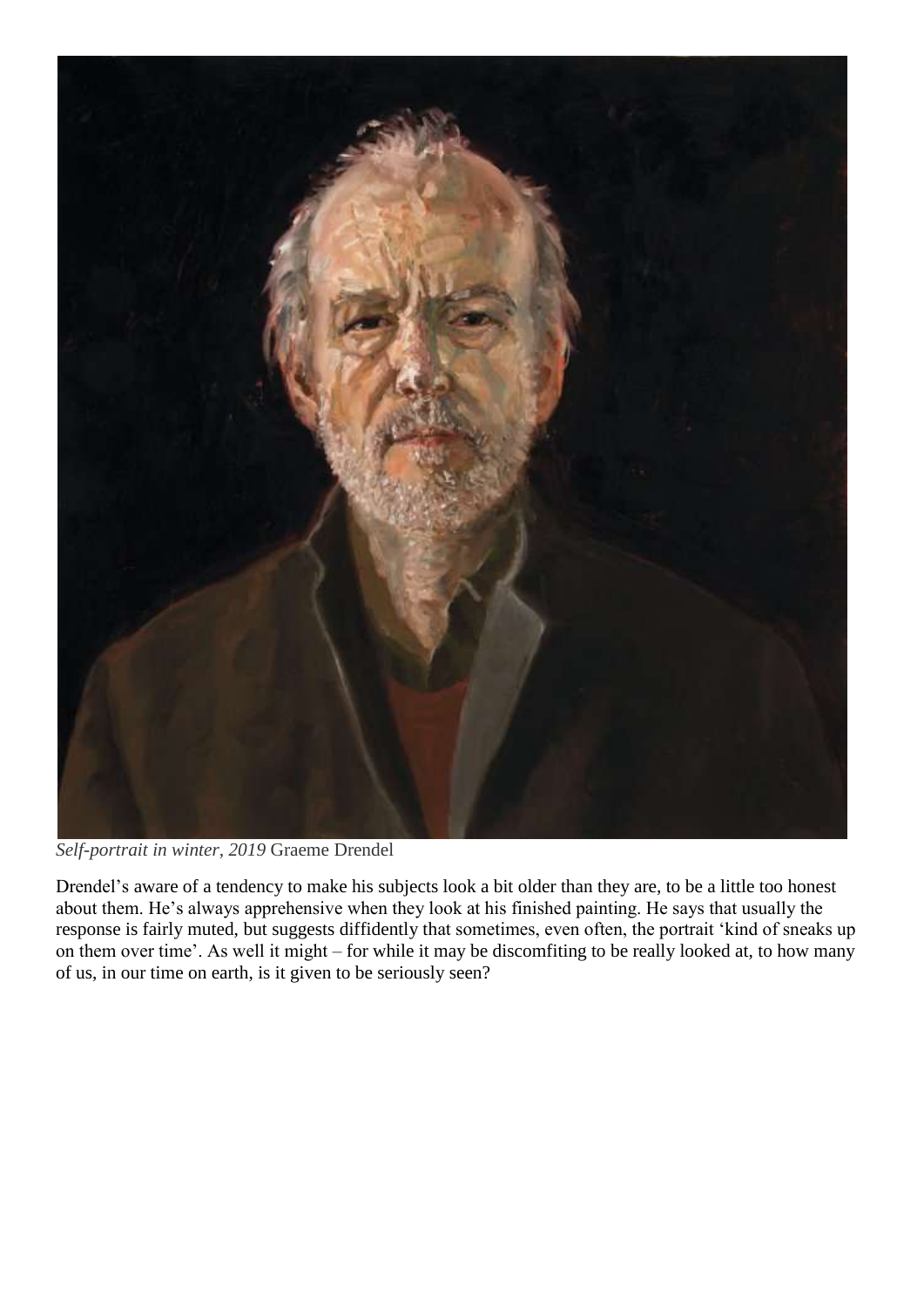